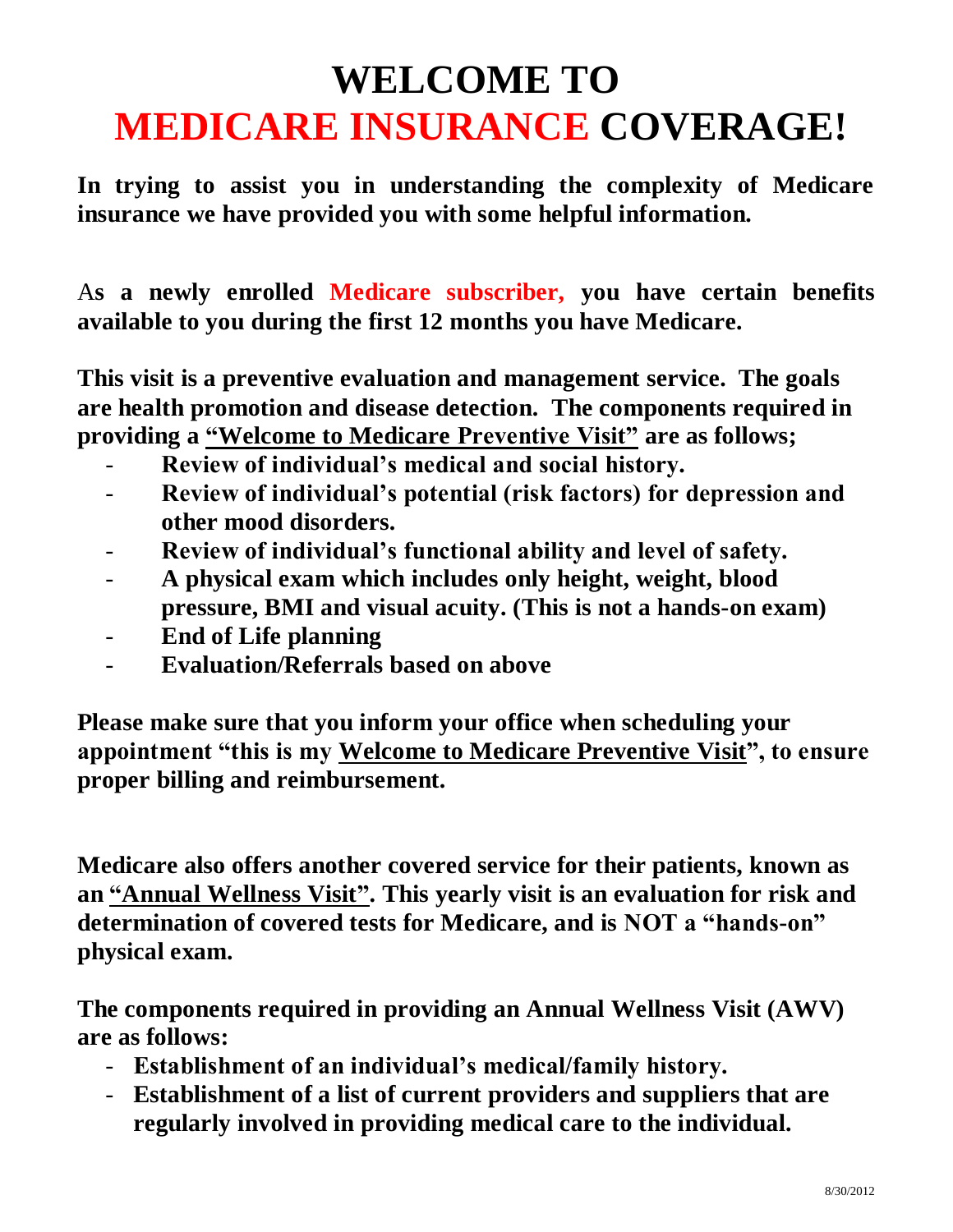- **Measurement of an individual's height, weight, BMI (or waist circumference), BP, and other routine measurements as deemed appropriate.**
- **Detection of any cognitive impairment that the individual may have.**
- **Review of the individual's potential (risk factors) for depression based on the use of an appropriate screening instrument (PHQ2).**
- **Review of the individual's functional ability and level of safety based on direct observation or the use of appropriate screening questions.**
- **Establishment of a written screening schedule for the individual.**
- **Establishment of a list of risk factors and conditions for which primary, secondary, or tertiary interventions are recommended or are underway for the individual and a list of treatment options and their associated risks and benefits.**

**The Annual Wellness Visit DOES NOT require a hands-on physical examination to charge for the service. Please make sure that you inform your office when scheduling your appointment "this is an Annual Wellness Visit NOT an Annual Exam, or Physical" to ensure proper billing and reimbursement.** 

 **Lastly, Preventive exams (well physicals, hands-on exam) are NOT covered by Medicare. These exams include a complete physical exam, immunization advice, screening tests (lab and x-ray) and guidance on topics such as diet and exercise. Please make sure that you inform your office when scheduling this non-covered appointment "this is for my Annual Preventive (Physical) exam".** 

**If you have any questions, please contact a Medicare representative or one of our business office staff.**